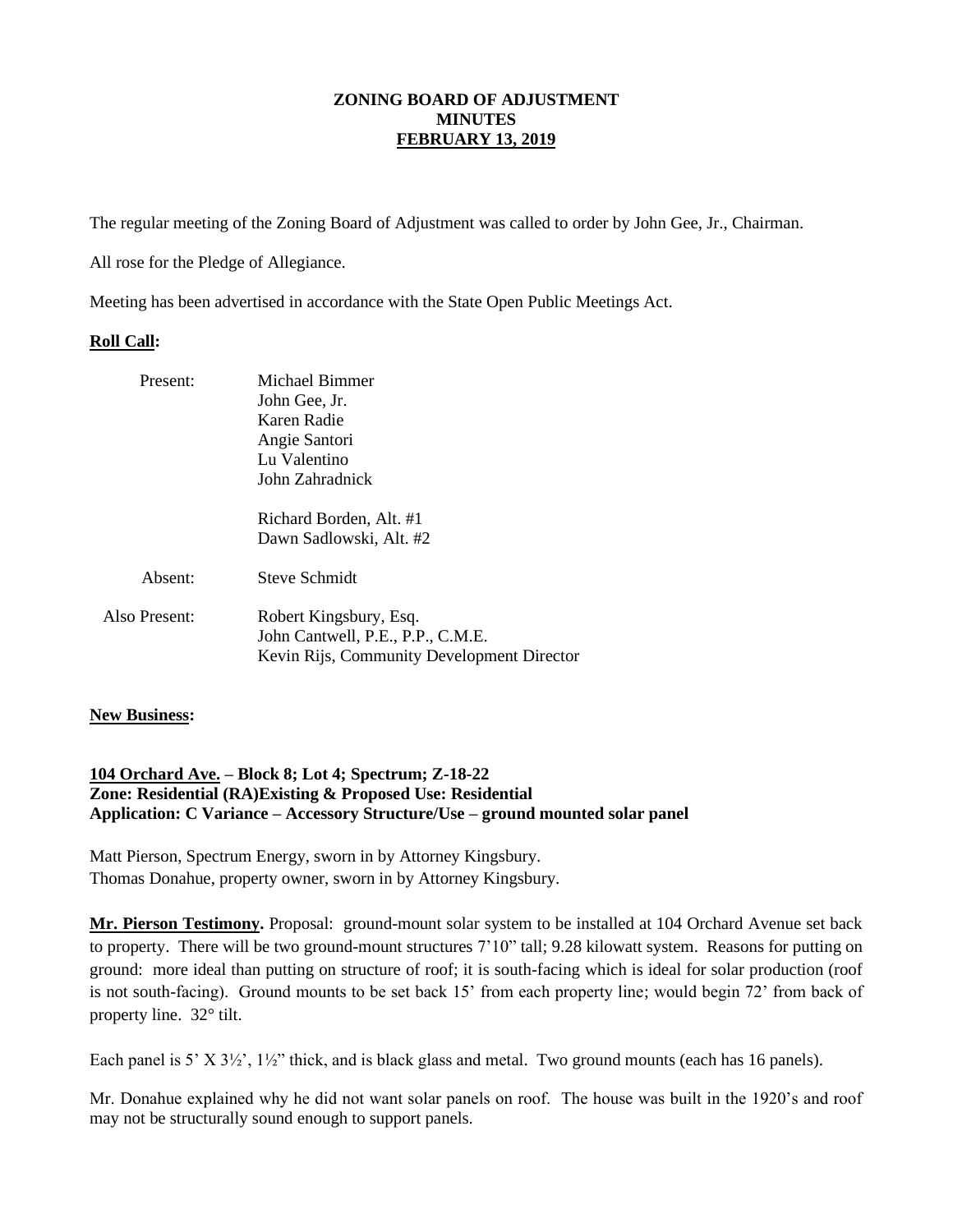# **ZONING BOARD OF ADJUSTMENT MINUTES FEBRUARY 13, 2019 Page 2**

Mr. Cantwell comments and review of Remington &Vernick's January 2, 2019 letter.

Lengthy discussion regarding screening.

Public: None. Public Portion Closed.

Board: Question regarding precedence.

Motion to approve: Borton/Valentino. Roll Call: 6 Approve; 1 Deny (Mr. Zahradnick)

## **18 E. Main Street - Block 90.01; Lot 7; St John's Episcopal Church; Z-19-2 Zone: Downtown Business (DB) Existing Use: Vacant Store Proposed Use: Church Application: "D" Use Variance**

Ellen McDowell, Esq., McDowell Law PC Christina Crowthers, St. John's Episcopal Church, sworn in by Attorney Kingsbury

**Ms. Crowthers Testimony.**Property on Linwood Avenue is being sold; church can no longer maintain it. 18 East Main Street is currently vacant; 1<sup>st</sup> floor being rented (one-year lease). Fifteen members, including officials; would like to increase to  $20 - 25$  members. Property will be used for worship services on Sunday  $-10$  $AM - 11$  AM. During week, space will be used for computer work  $(1 - 2$  people) and for prayer. No soup kitchen, no drug rehab, no thrift store; outreach will be through diocese and on-line. Municipal parking. No changes to either inside or outside of building. Portable ramp can be used for front access; ramp in place for the rear access.

Mr. Cantwell reviewed Remington &Vernick's February 5, 2019 letter.

Public: None. Public Portion Closed.

Board: None.

Motion to Approve: Zahradnick/Radie. All Approve.

**2811 Route 73 South - Block 192; Lot 1; Renu Jain – Raja Auto; Z-19-4**

**Zone: Business Development (BD) Existing Use: Automobile filling station Proposed Use: Automobile filling station and Auto Repair (Tune ups; Brakes; Oil Change; &Detailing) Application: Interpretation that the Auto Repair is grandfathered or if needed a "D" Use Variance**

Renu Jain, applicant, sworn in by Attorney Kingsbury.

Site is currently a gasoline station; previously was auto repair and auto detailing. Per Attorney Kingsbury, nonuse does not constitute abandonment.

**Renu Jain Testimony.** Lifts are still in service bays.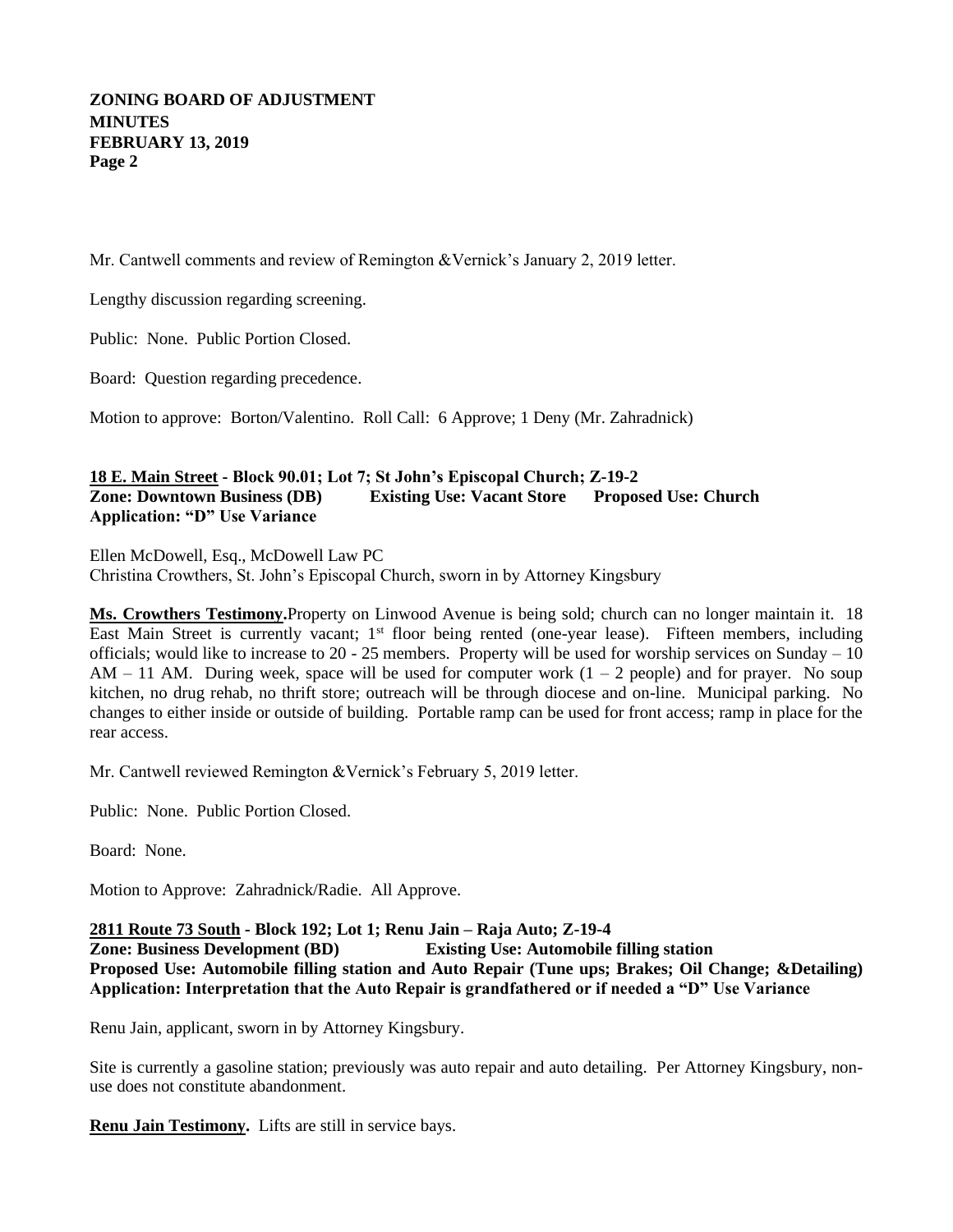# **ZONING BOARD OF ADJUSTMENT MINUTES FEBRUARY 13, 2019 Page 3**

Public: None. Public Portion Closed.

Motion that there was not abandonment: Bimmer/Borton. Roll Call: All Approve.

Mr. Cantwell stated that there are some site issues. Trailer on site is used for office space/break room. Applicant will confer with Mr. Rijs, Community Development Director, regarding issues.

**Old Business:**

### **Discussion:**

**Garden Sheds – Storage Sheds: The 2016 annual report of the ZBA (N.J.S.A. 40:55D-70.1) was adopted by the ZBA at the meeting on 02/08/2017 (A copy of the report is attached). In 2017, the report was distributed to Council and the Planning Board. At the last Zoning Board Meeting the Chairman of the Board initiated a discussion on revisiting the 2016 recommendation that more than one (1) garden shed be permitted per residential lot; the direction to the Board was that consideration should be given to permitting additional storage sheds.**

**Board:** No Comments.

Motion to send forward to Council/Planning: Zahradnick/Sadlowski. Roll Call: All Approve.

## **205-71: Non-Conforming Structures – Enlargement/Expansion**

**N.J.S.A. 40:55D-3& D-68: "***Nonconforming structure" means a structure the size, dimension or location of which was lawful prior to the adoption, revision or amendment of a zoning ordinance, but which fails to conform to the requirements of the zoning district in which it is located by reasons of such adoption, revision or amendment.*

Motion to send forward to Council: Radie/Valentino. Roll Call: All Approve.

Attorney Kingsbury will draft letter and distribute to Board for review..

#### **Minutes:**

January 9, 2019 Motion to Approve: Gee/Bimmer. All Approve.

**Miscellaneous:**